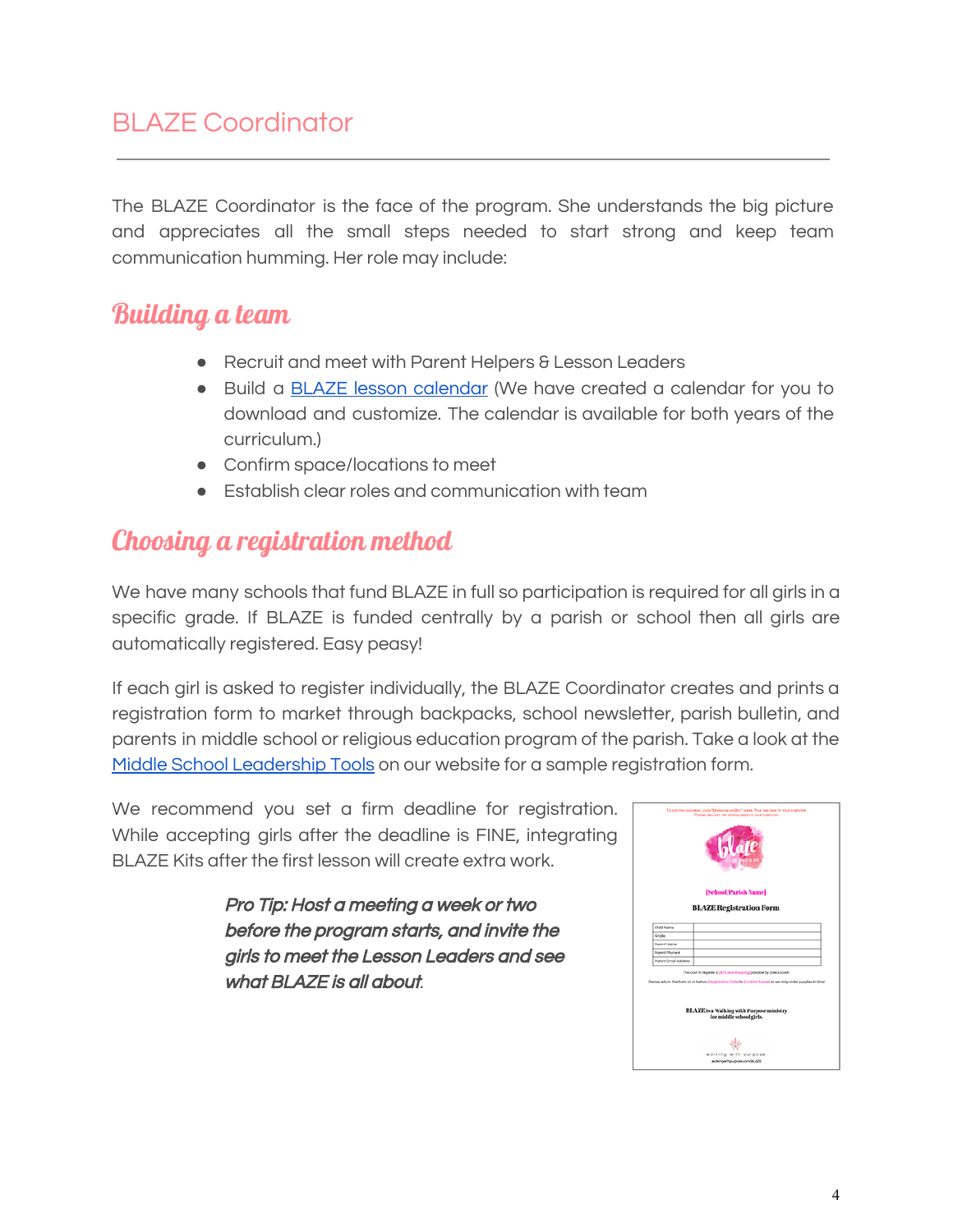### Purchasing kits and leaders guides

Each girl needs a BLAZE Kit, and placing one bulk order will save on shipping. BLAZE Kits should be shipped to one central location.

Some organizations choose to purchase an extra BLAZE Kit to have on hand in case a girl joins after registration ends.

Each Lesson Leader should have their own Leader's Guide. Some groups purchase an additional copy of the Leader Guide's to have available in the event a Lesson Leader is sick (and her Leader's Guide is home sick with her).

## Planning the Assembly Party

We strongly encourage you to gather a group of women to help assemble the KITS after they arrive. If you attempt to do this alone, it will take so much more time (and be sort of lonely). Plus, it's FUN and a great way to get parents and leaders more engaged.

## Sharing fruits of the program as you go

The most successful programs will keep the principal or pastor (or primary champion) in the loop! This may mean grabbing a testimony from one of the girls and sharing it, forwarding the weekly parent email or inviting your principal or pastor to one of the meetings. In one case, the Principal hosted a meeting of all the BLAZE leaders and parent helpers to simply check in and hear how the program was going. You may want to consider facilitating a meeting like this for your BLAZE program.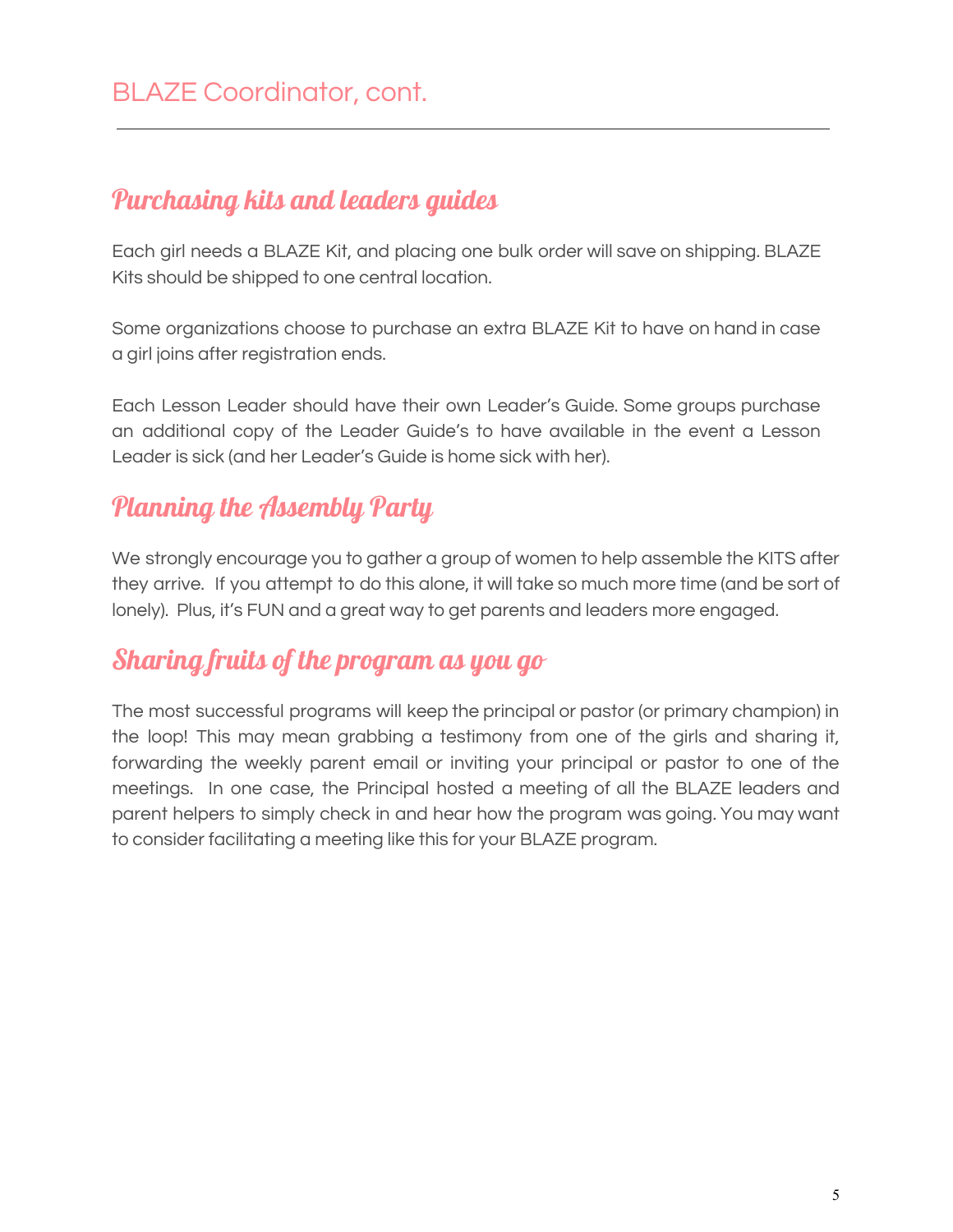## BLAZE Parent Helpers

The BLAZE Parent Helpers do much of the behind-the-scenes work. This includes:

- Gather and store room decor to transform space
- Pair girls in groups of 2 for prayer partner time. Send list to Lesson Leaders before first lesson.
- Establish who will set up and take down the room each week
- Send weekly emails to parents (Don't panic! We've already written the emails.)
- Be a second adult in the room for classroom management
- Act as a back-up Lesson Leader in a pinch
- Ensure the integration of a BLAZE Kit if a girl joins after the first lesson
- Host an Assembly Party

## The Assembly Party

Okay. Take a deep breath. This is NOT as crazy as it sounds!

An Assembly Party is simply an opportunity to cultivate fellowship among the parents, and get organized in a fun and casual atmosphere! Once the BLAZE Kits arrive, break out the chips and salsa, and start assembling the takeaway gifts by LESSON for each group.

You were fine up until the chips and salsa, but now you are overwhelmed, aren't you? Don't be! We got your back. Read on...

Here is what you are going to do:

- 1. Pick a date and invite middle school parents, lesson leaders and anyone in your community who has a heart for leading girls to Christ.
- 2. Pick a location where you can be messy, spread out and ideally be close to where you will store all your materials (think: parish basement near a storage closet).
- 3. Bring 2 important items to your party: 1) your Leader's Guide 2) several oversized reusable grocery bags or boxes to separate each lesson.
- 4. Open all the BLAZE Kits and start to group "like" items together. So, if you purchased 20 kits, you will grab all 20 journals from the various boxes to make a pile of 20 prayer journals. You will continue to group like items into piles (20 bookmarks in a pile, 20 magnets in a pile) until you have all similar items in piles.
- 5. Using your Leader's Guide to match items to lessons, label your piles by lesson (lesson 1, lesson 2, etc.)
- 6. As you sort, you will see that some lessons have supplies for an icebreaker. Place the necessary icebreaker items with their corresponding lesson (yes, your pile is getting bigger).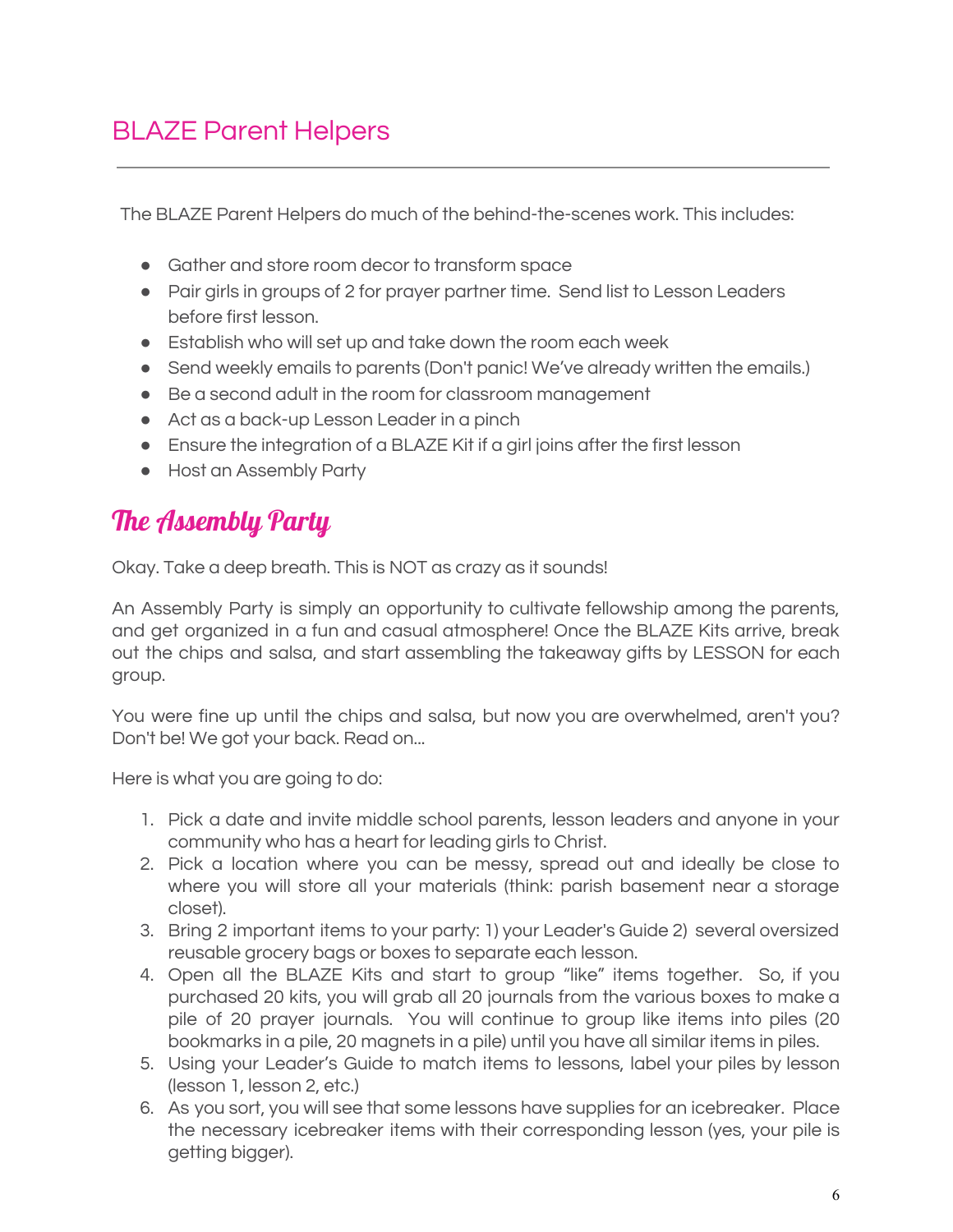- 7. As indicated in the Leader's Guide, some lessons have a LABEL that is to be affixed to the takeaway gift. Sort all of those labels into the right piles by lesson.
- 8. Following the directions in your Leader's Guide, it's now time to wrap the gifts in the packaging provided and for some items, attach a label.
- 9. Pack all of the items for a lesson together in a box or reusable bag.
- 10. Store and label your boxes by lesson (and by grade if you are offering to more than one grade) .
- 11. Your Lesson Leader now has all the materials needed for a session each time she leads.

We promise—you really don't need a degree in engineering to throw this party!

But you know what you really do need? A heart that is called to get parents on board and involved in their daughter's faith journey! This "party" is not only for the purpose of getting a job done quickly, but a chance for others, who may have yet to encounter Christ, to see Him alive in you. It's a win-win, wouldn't you say?

Here are volunteers at work assembling lessons for 50 girls in three grades.



One final note on assembly: If a new girl joins after the first lesson, the Parent Helper should be responsible for ensuring that the items from that girl's KIT make it into the correct lesson boxes. This ensures that the Lesson Leader has all she needs for every girl for every lesson!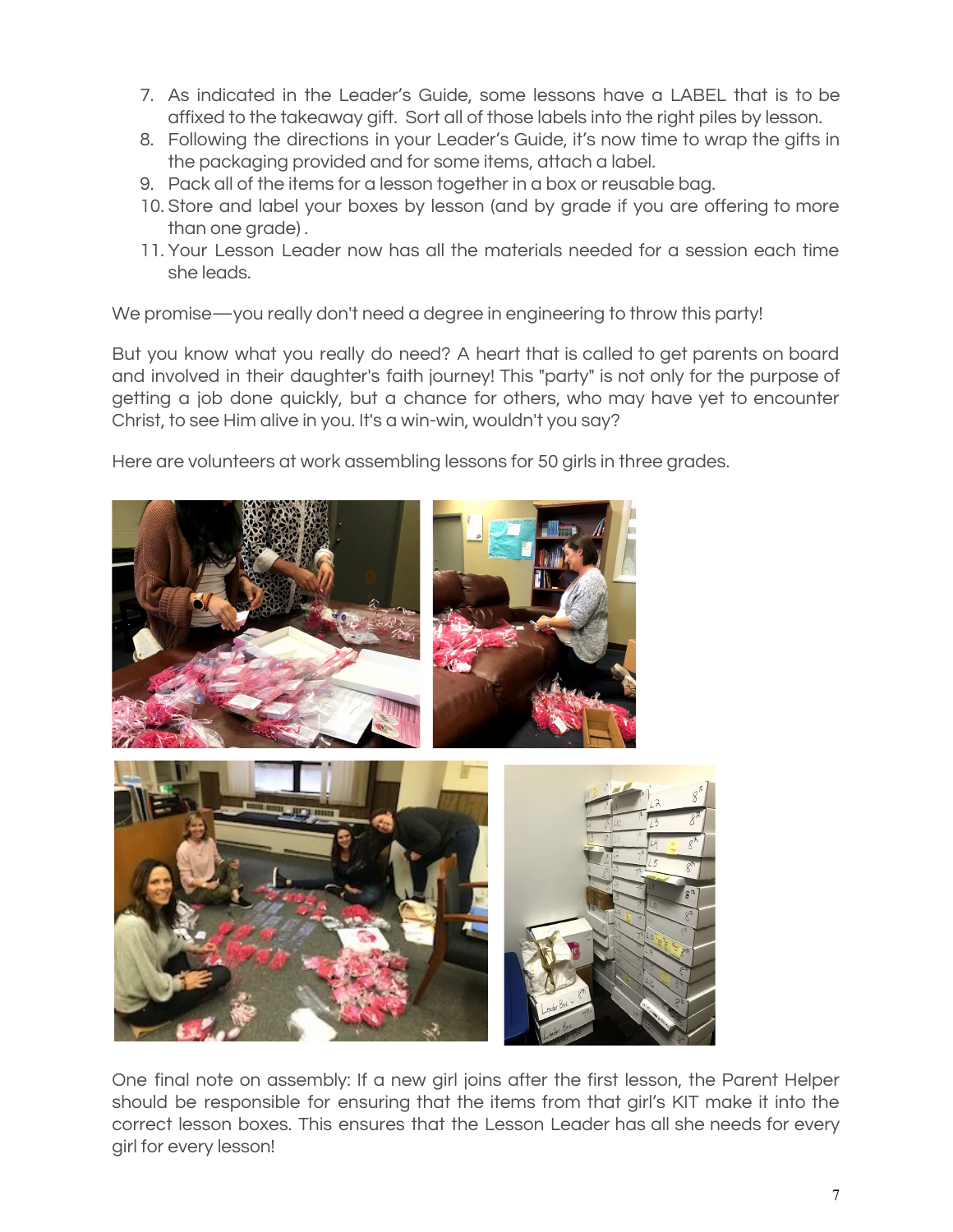The key to a vibrant and healthy BLAZE group is choosing an energetic, fun-to-be-around Lesson Leader! Lesson Leaders are women in your community who are witnesses to the faith. With a gift of fostering a community that is safe, respectful and hopeful, your Lesson Leaders quickly become mentors in the lives of your middle school girls. Do not be afraid to bring in a teen Lesson Leader; we found the closer in age, the more powerful the dynamic!

### Her responsibilities may include:

#### 1. Preparing for the lesson

Read ahead every week to prepare spiritually, uncover the key point of the lesson, and consider ways to engage the girls. Based on time allotted (and how chatty girls are), it may not be possible to get through everything every time. Engaging the girls in the material is more important than finishing every last point in the lesson.

Create ways for the girls to help. They can help lead an icebreaker, pass out materials, reveal the takeaway gift, write scripture and saint quote on a whiteboard, reassemble room after the meeting, read closing prayer, light the candle, or do your laundry. Just kidding on the laundry. But you get the picture—be creative.

#### 2. Managing time during the lesson

Take a minute to review the tools available in the Running Your BLAZE Sessions section of the Middle School Leadership Tools on our website. Included is a timed agenda for meetings. The timed agenda can help you stay on track. You may even set an alarm on your phone to allow for prayer partner time at the end.

#### 3. Being ready for Prayer Partners

You have a list of how the girls should be paired for prayer partner time from the Parent Helpers. Consider having girls sit next to their prayer partners during BLAZE. If you have a mixed age group, many have found it successful to pair a younger girl with an older girl.

It's OK to be flexible to accommodate the needs of your group. In one case, a school had 26 girls in one room participating in BLAZE. They decided to wait until Lesson 2 to begin the prayer partner element, as Lesson 1 took some extra time to set expectations of the program, gain engagement and manage a group of this size.

#### 4. Pulling together useful supplies

Lesson Leaders have found it helpful to have extra post-it notes, pens, candy, mini markers, glue and scissors on hand during BLAZE meetings.

#### 5. Distributing the takeaway gift every week

When a girl misses a lesson, we HIGHLY recommend distributing the takeaway gift to a friend for delivery rather than holding onto the gift until the next session. If you hold on to it, you will spend precious lesson time the next session distributing gifts from previous sessions. That is, if you even remembered to bring last session's leftover gifts and can remember who is missing gifts.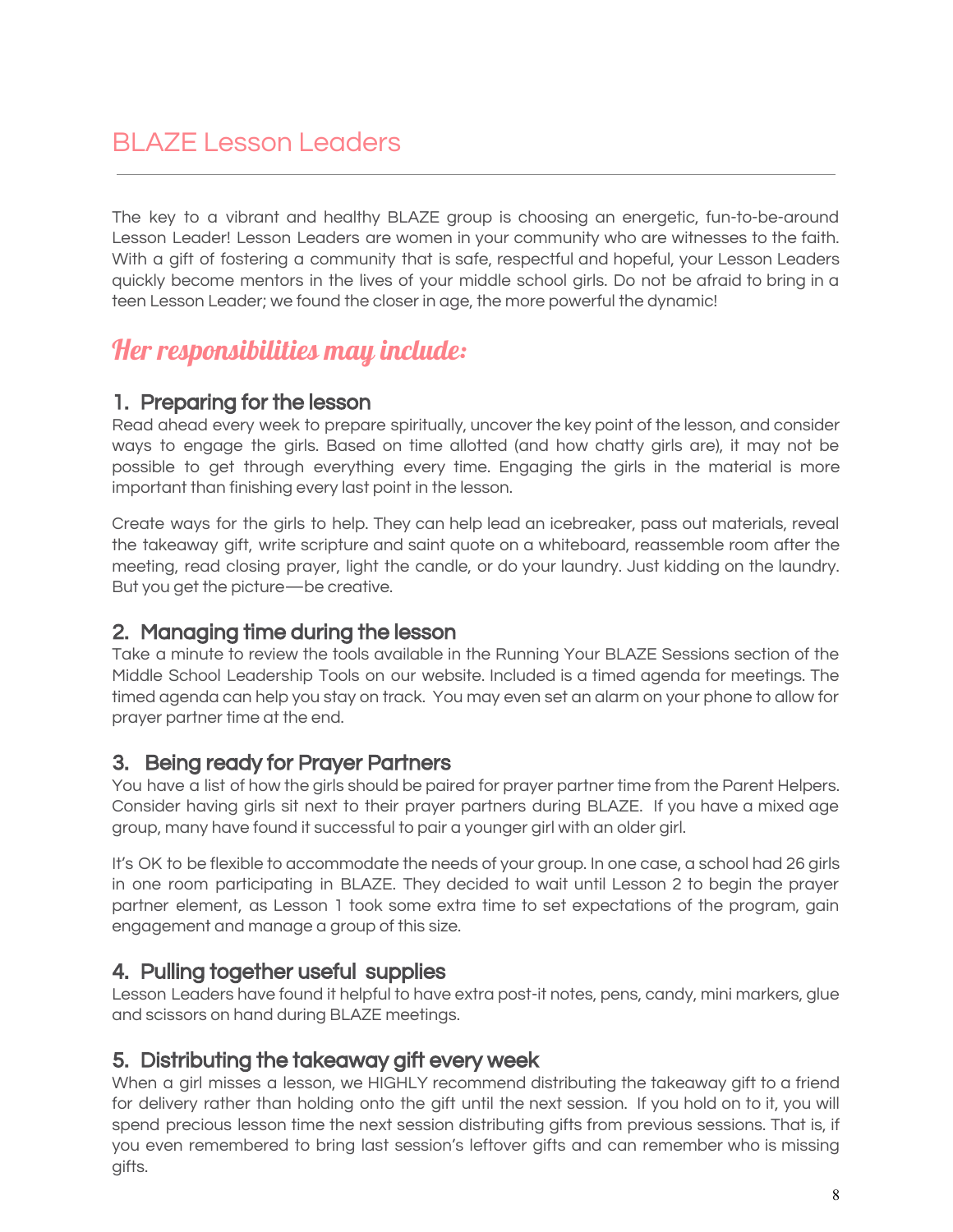

# 3. Be On Top of the Details

Walking with Purpose offers two 20-lesson BLAZE Core programs: BLAZE Masterpiece (Formerly Blaze Year One) and BLAZE Belong. There is no order to the two programs so you can begin with either. Some extra preparation is needed ahead of some lessons in both programs.

### BLAZE Masterpiece:

#### Lesson 4

This ICEBREAKER requires balloons with scripture quotes inside. Prepare the balloons AHEAD of the lesson. Consider borrowing an electric pump (or buying one on Amazon to use at your next birthday party). Allow extra time to prepare the balloons ahead of time as each balloon will have a lovely piece of paper with scripture on it. An extra prayer for patience wouldn't hurt either. When lesson day arrives, you might warn teachers in neighboring classrooms about the POPPING that will take place during the lesson.

#### Lesson 5, Lesson 10, Lesson 11, and Lesson 13

Each of these lessons have a VIDEO in the ICEBREAKER. This requires extra time to ensure technology is working, password isn't blocking the Lesson Leader from streaming, sound is on, video is projected, etc. The patron saint of technology is St. Isidore of Seville, FYI.

#### Lesson 6

In this ICEBREAKER, the girls make a collage that depicts beauty. Glue and scissors are provided in the BLAZE Kit, but Lesson Leaders will need to supply the magazines (People, Us Weekly, Seventeen) and some oversized poster boards (think Dollar Store) if you would like to girls to make a combined collage.

#### Lesson 8

This ICEBREAKER requires a bowl and a family-sized bag of skittles.

#### Lesson 9

As noted in Leader**'**s Guide, it is helpful to have the actual book, Harold and the Purple Crayon, for the ICEBREAKER. We recommend borrowing from the library or your own bookshelf.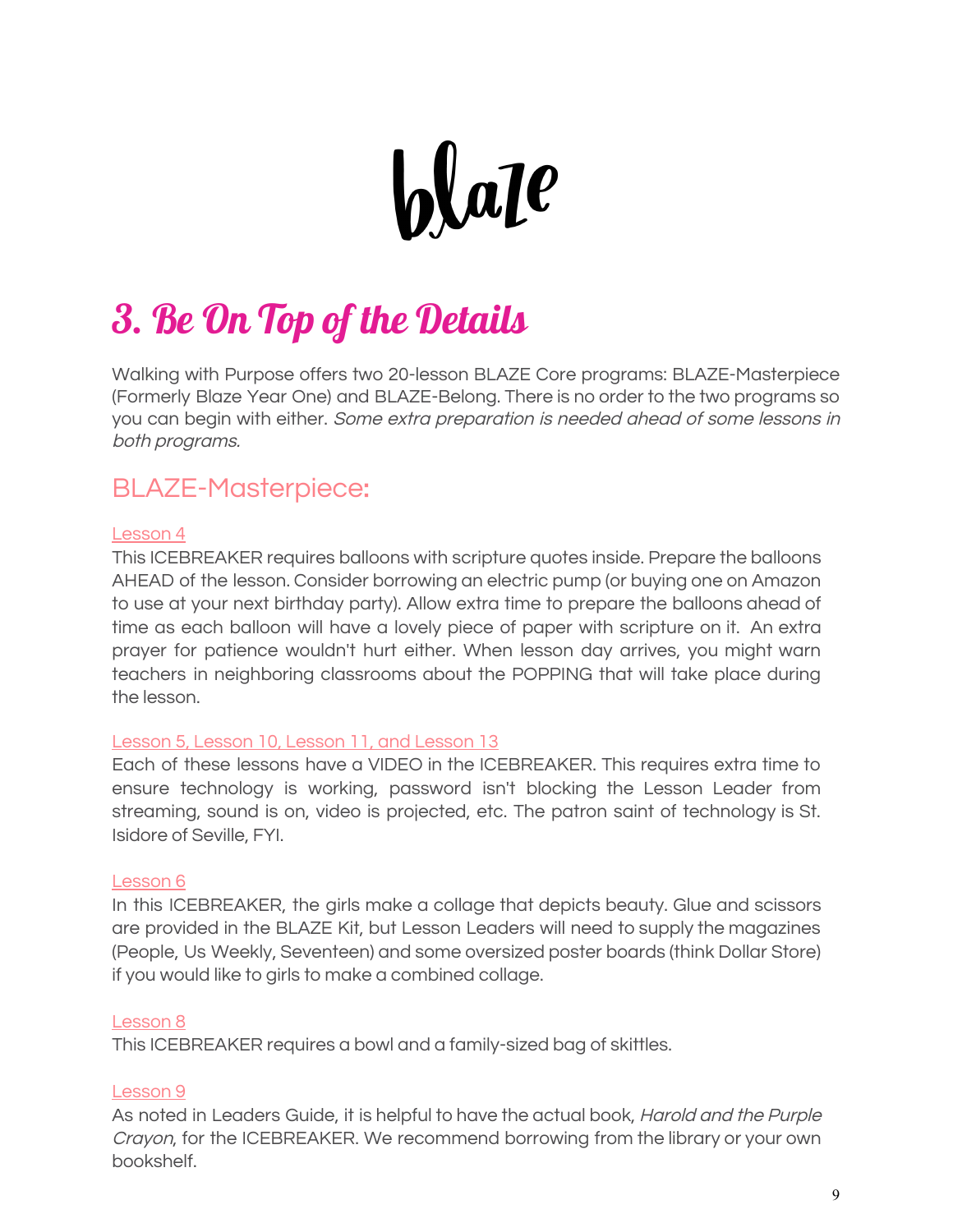#### Lesson 10

This lesson requires three pairs of gloves. One pair should be work gloves.

#### Lesson 14

To keep the small "Joy" charm from getting lost in the melee, tie it to a length of ribbon before putting it into the cellophane bag.

#### Lesson 16

Rather than try to fit the solar flower into a cellophane bag, simply slip the Lesson 16 label into the clam shell that already encapsulates the flower.

### BLAZE Belong:

#### Lesson 2, Lesson 4, Lesson 6, Lesson 12, Lesson 17, & Lesson 18

These lessons all require that you show a VIDEO. This requires extra time to ensure technology is working, password isn't blocking the Lesson Leader from streaming, sound is on, video is projected, etc. The patron saint of technology is St. Isidore of Seville, FYI.

#### Lesson 9

This lesson requires a brownie and a crisp \$1 bill for the ICEBREAKER. In the Leader's Guide, we encourage Lesson Leader's to personalize the takeaway gift by writing the name of each individual girl on the outside of the envelope.

#### Lesson 11

This ICEBREAKER requires 2 boxes of plastic wrap and scissors, and an index card for each girl is needed for the LESSON.

#### Lesson 13

Double-check that your icebreaker is ready (the assembly party used a paper cutter). And, be ready for a great deal of excitement from the girls with the paint that is involved.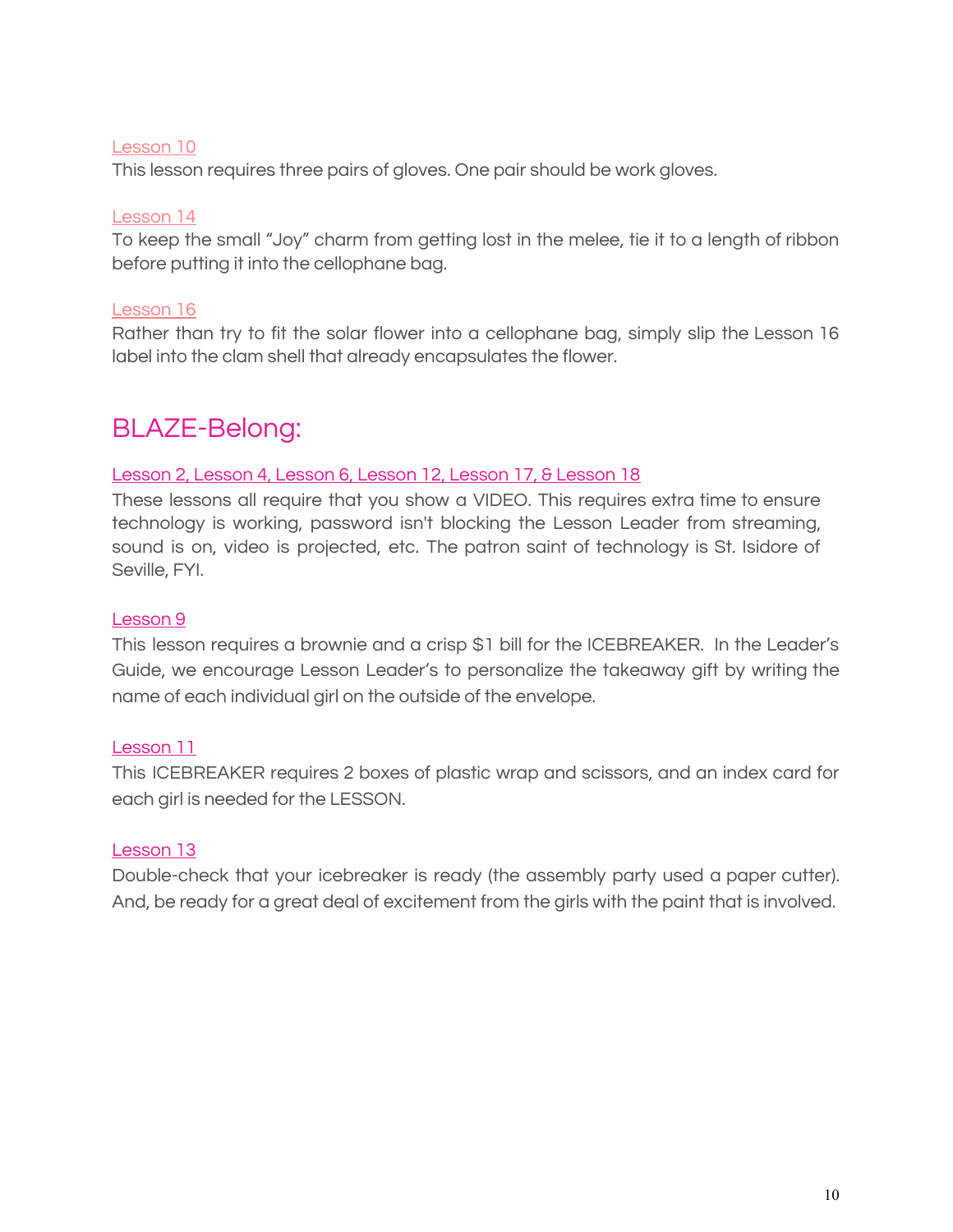

## 4. Communicate with Parents

Bridging the gap between what happens during BLAZE and what makes it home to parents is important. We are so passionate about this that we have written a summary paragraph to send parents **after each lesson.** 

Sample emails for every lesson are available in the "Running Your BLAZE Sessions" section of the Middle School Leadership Tools on our website.

Here is an example email:

#### Dear Parents,

This week, we introduced BLAZE and reminded the girls that they are God's masterpiece and that He created them uniquely for <sup>a</sup> reason. We also explained the name BLAZE, which is based on <sup>a</sup> quote of St. Catherine of Siena; "Be who God meant you to be and you will set the world on fire." The idea was this: if each girl embraces the way in which she was authentically created by God, she can make a huge difference in the world!

To continue the conversation at home, ask your daughter:

- 1. What did you learn in BLAZE this week?
- 2. What are you most looking forward to in BLAZE this year?
- 3. What are you not looking forward to in BLAZE this year?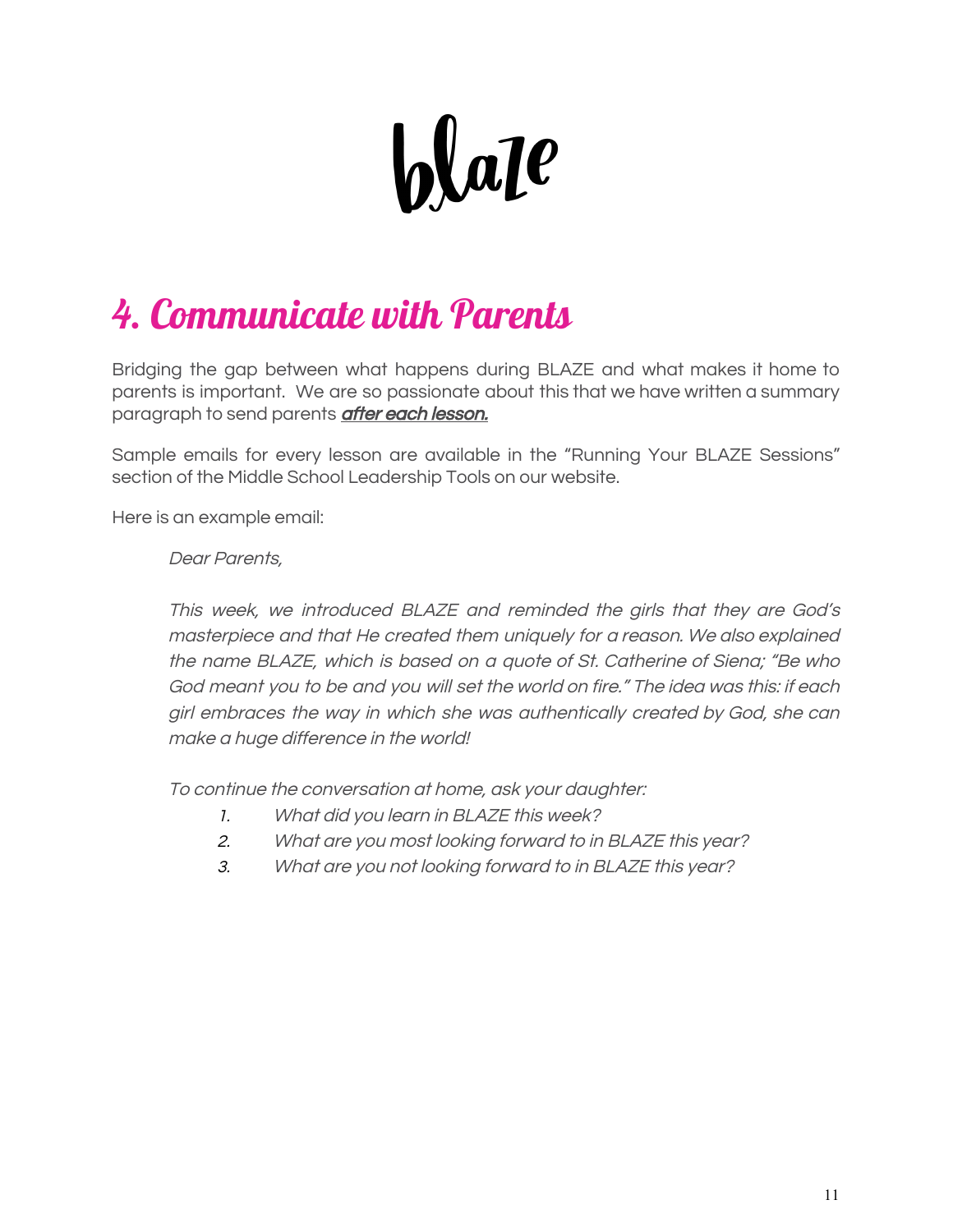

## 5. End Strong

When you close your Leader's Guide after the 20th lesson, we pray that you rest in the incredible investment in your girls. You have planted seeds whose fruits you may have already witnessed! In other cases, the seeds you have planted may not sprout for a month, a year or 20 years. Job well done, fellow sister!

If you are feeling on fire about this work, consider sending a 'Come & See' note to parents. This type of invitation has been very successful in other groups. These leaders simply invited the PARENT to join the last BLAZE meeting. Don't worry...nothing to assemble at this party! Just another opportunity for parents to witness the power of the program first hand. Plus, this is an excellent way to recruit more parent helpers and lesson leaders.

Here is a sample email you can use to invite parents to join you.

Dear BLAZE Parents,

I'd like to invite you to join us to sit-in on the final BLAZE lesson on (insert date). You would observe the lesson in action from the back of the room. If time allows, we would love if you could stay after the lesson for <sup>20</sup> minutes or so for <sup>a</sup> discussion about this year and next. <sup>I</sup> will also have Walking with Purpose resources on hand in the event you want to continue your faith journey at home. Mark your calendars for (insert date and time)!

## Additional BLAZE Leader resources

Walking with Purpose has developed additional resources that are found under [Leadership Tools](https://walkingwithpurpose.com/leadership_tools/middle-school/) on walkingwithpurpose.com. Be sure to check out both the TOOLS and the TRAINING tabs!